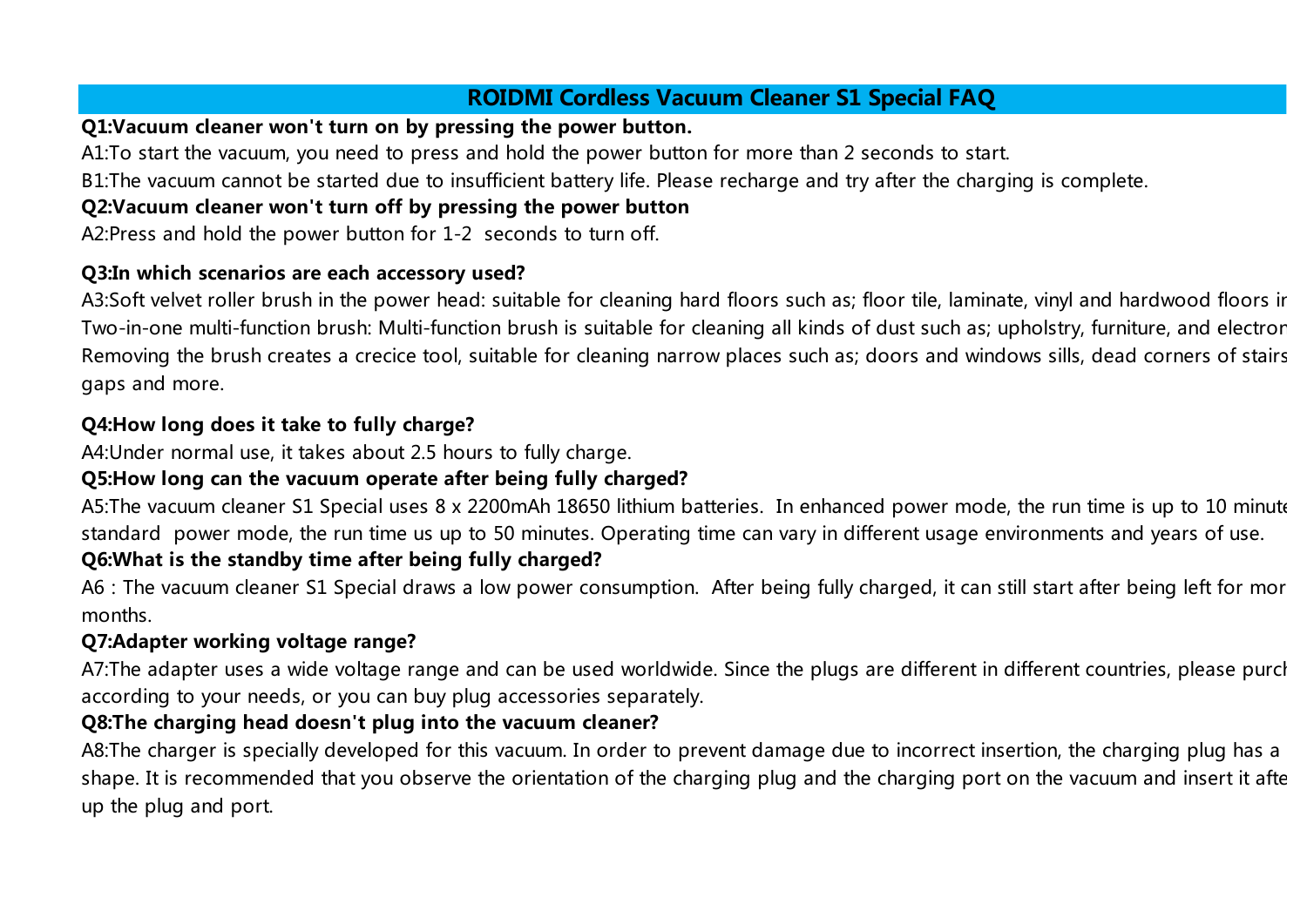# **ROIDMI Cordless Vacuum Cleaner S1 Special FAQ**

### **Q9:Is there an APP for the S1 Special?**

A9:There is no APP for this product.

## **Q10:Can I connect the S1 Special to Bluetooth?**

A10:This product does not have Bluetooth.

### **Q11:How to attach the dust cup? How do I clean it?**

A11:Please follow the instructions on the front of the machine, press the dust cup release button, keep the body steady with one hand, the dust cup with the other hand. After the dust cup is removed, you can open and close the dust cup cover according to the side pror dump out the debris. If the cup is not clean, or for a more thorough cleaning, you can take out the filter element and clean it from the of the dust cup.

## **Q12:Does the filter element need cleaning? How do I clean it?**

A12:When the filter element has been used for more than 30 hours, you need to replace / clean the filter element to achieve improved performance and avoid damage to the vacuum by restricting air flow.

Refer to the product manual for filter replacement and cleaning methods. For easy cleaning, we have a special cleaning brush for clear

#### **Q13:What is the sound level? How noisy is it?**

A13:This product has two performance levels, standard and enhanced. In enhanced power mode, the noise is slightly higher than the standard and enhanced. In enhanced power mode, the noise is slightly higher than the standar mode at approximaently 72dB(a), but all meet the national industry standard requirements and have passed strict testing by third-party laboratories.

#### **Q14:How strong is the exhausted air during use?**

A14:. In order to ensure a strong suction force, the powerful motor needs the air outlet to maintain a sufficient air output. It is recomm use standard mode in daily cleaning to lower the amount of exhasuted air.

## **Q15:The floor power head motor does not rotate, main motor does not rotate?**

A15:

A. Insufficient battery life will cause the motor not to rotate. It is recommended that you plug the vacuum in until it is completely charged and restart the vacuum;

B. It may not be able to rotate because the roller brush of the electric power head is blocked. Please check whether the power head is by foreign objects. If so, please remove the roller brush, clean it and the power head and restart the vacuum.